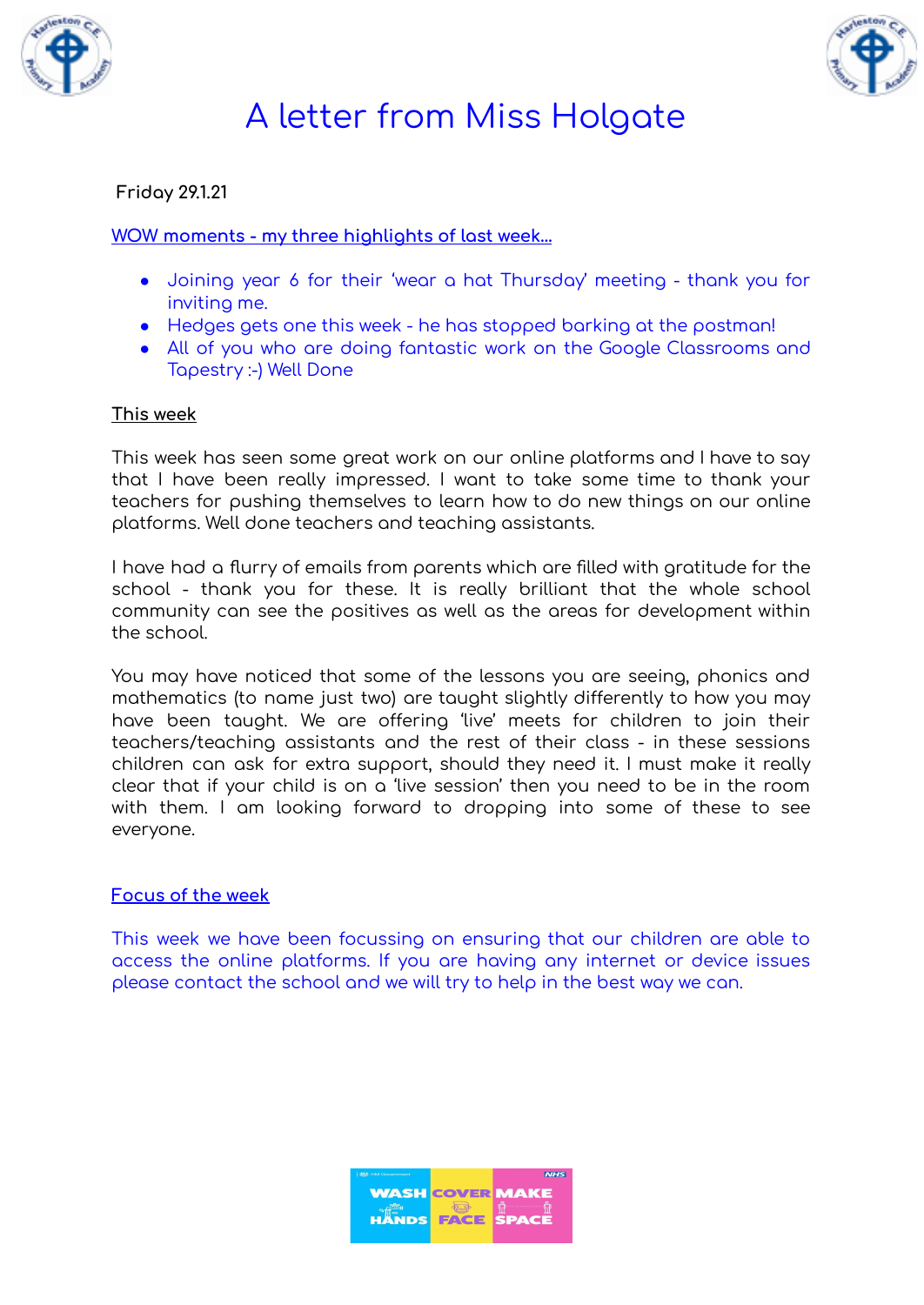



# A letter from Miss Holgate

### **Prayer for today**

Today's prayer, which I would like to share with you, is about education.

God I thank you for the gift of knowledge

I praise you that you provide us with the ability to think and

question the world around us.

I pray you would help all your children to flourish.

May they discover their unique talents and gifts.

Give them a passion for the world around them.

Amen

### **Coming up**

Children's Mental Health Week 2021

From 1st-7th February, we are taking part in Pace2Be's Children's Mental Health Week. The week is an opportunity to shine a spotlight on the importance of children's mental health, especially during these difficult times. The theme this year is 'Express Yourself'. During the week we will be sharing daily wellbeing activities and resources to explore the different ways your children (and the rest of the family too) can share their thoughts, feelings and ideas.

Dress to Express!

On Friday 5th February we would like to invite all our pupils to 'Dress to Express' to support Children's Mental Health Week. Just because you're at home, doesn't mean you shouldn't join in the fun! The idea is simple - use colour to express yourself by wearing a colourful outfit for the day. Colour can